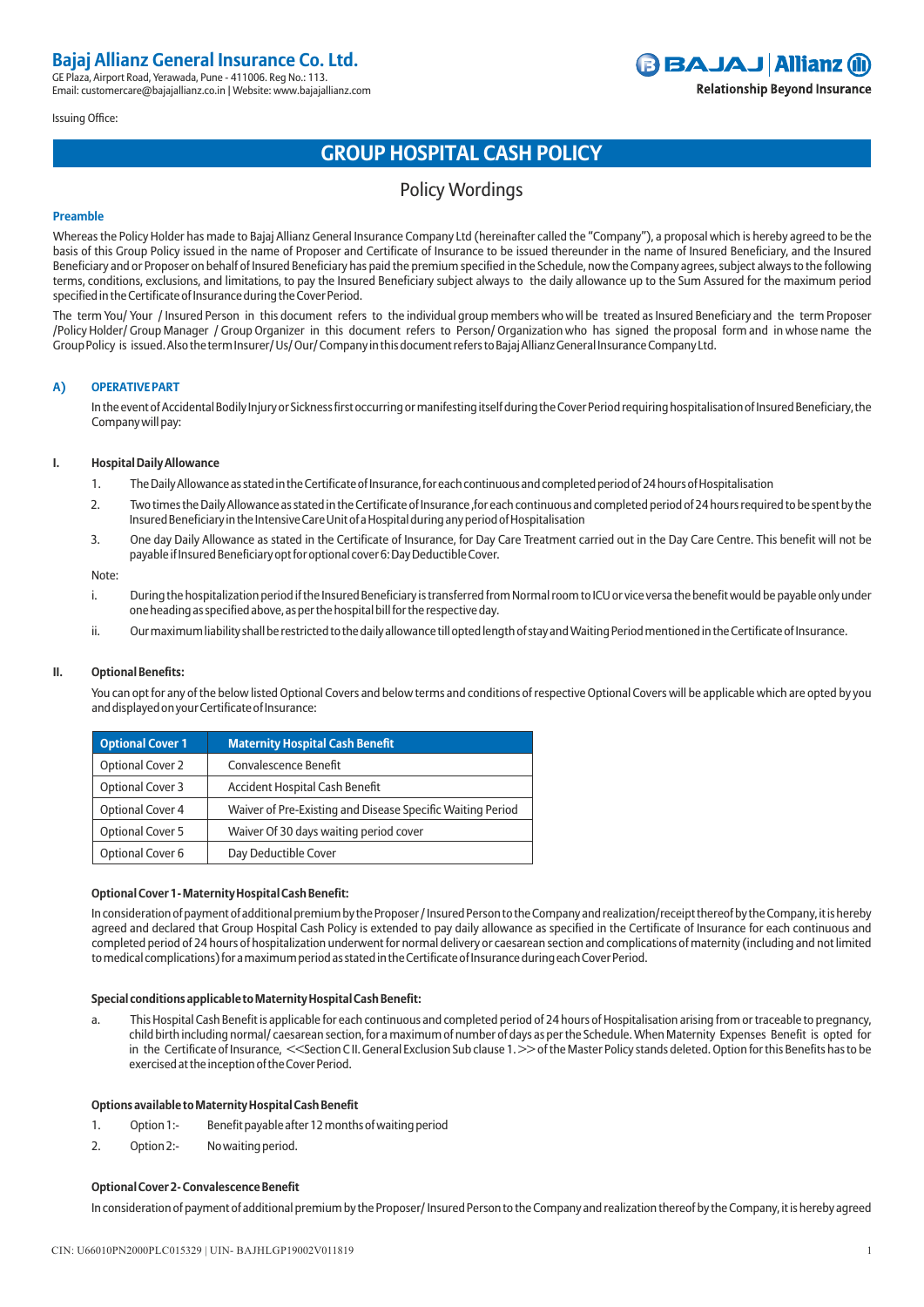**Relationship Beyond Insurance** 

## **GROUP HOSPITAL CASH POLICY**

and declared that Group Hospital Cash Policy is extended to pay lump sum amount as mentioned in Certificate of insurance in case Insured Beneficiary's continuous and completed hospitalization beyond consecutive 7 or 10 day as opted

## **Special conditions applicable to Convalescence Benefit:**

- a. This benefit will be payable only once during Cover Period This benefit is payable only if there is an admissible claim under any of the daily benefits.
- b. When this benefit is opted for in the Certificate of Insurance, << Section C II. General Exclusion Sub clause 6>> >> of the Group Policy stands deleted.

## **Options available to Convalescence Benefit:**

Insured Beneficiary has to choose any one preference from each of below 2 listed options-

- I. Hospitalisation Period
	- i. Option 1:- Benefit payable after Hospitalisation more than 7 consecutive days
	- ii. Option 2:- Benefit payable after Hospitalisation more than 10 consecutive days

II. Sum Insured Options

- i. Option 1: 5 times of per day benefit
- ii. Option 2: 10 times of per day benefit
- iii. Option 3: 20 times of per day benefit

## **Optional Cover 3- Accident Hospital Cash Benefit**

In consideration of payment of additional premium by the Proposer/ Insured Person to the Company and realization thereof by the Company, it is hereby agreed and declared that Group Hospital Cash Policy is extended to pay daily allowance as specified below due to hospitalization of Insured Beneficiary necessitated solely by the reason of Accidental Injury for a maximum period as stated in the Certificate of Insurance during each Cover Period.

## **Special conditions applicable to Accident Hospital Cash Benefit Extension:**

- 1. Two times the Daily Allowance for each continuous and completed period of 24 hours required to be spent by the Insured Person in the Hospital
- 2. Two times the Daily Allowance for Day Care Treatment carried out in the Day Care Centre during the Cover Period.

## **Optional Cover 4- Waiver of Pre-Existing and Specific Disease Waiting Period Cover:**

In consideration of payment of additional premium by the Proposer/ Insured Person, to the Company and realization thereof by the Company, it is hereby agreed and declared that Group Hospital Cash Policy is extended to reduce waiting period mentioned in Section C I. (1), and (2) i.e. Pre-Existing And Disease Specific Waiting Period up to the option opted by Insured Beneficiary.

## **Special conditions applicable to Pre-Existing Disease and Specific Disease waiting period Cover:**

1. When Pre-Existing Disease and Specific Disease waiting period Cover is opted for in the Certificate of Insurance, Exclusion, <<Section C I. Waiting Period Sub clause 1 >> shall be reduced by the number of years as per the option opted.

AND

2. The waiting periods specified in the Section << Section C I. Waiting Period Sub clause 2>> shall be reduced by the number of years as per the option opted.

## **Options available to Waiver of Pre-Existing and Disease Specific Waiting Period:**

- 1. Option 1: No waiting period
- 2. Option 2: waiting period of 12 months
- 3. Option 3: waiting period of 24 months
- 4. Option 4: waiting period of 36 months

## **Optional Cover 5- Waiver of 30 days waiting period Cover**

In consideration of payment of additional premium by the Proposer/ Insured Person to the Company and realization thereof by the Company, it is hereby agreed and declared that Group Hospital Cash Policy is extended to waive the waiting period applicable for Section C I. (3) i.e. 30 days exclusion clause.

## **Special conditions applicable to Waiver of 30 days waiting period Cover:**

1. When 30 days waiting period Cover is opted for in the Certificate of Insurance, Exclusion, << Section C I. Waiting Period Sub clause 3>> of the Master Policy stands deleted.

## **Optional Cover 6- Day Deductible Cover**

The Company hereby agrees and declared that upon opting this optional cover, We will provide discount mentioned in Section D III. (11) and time bound deductible of day(s) as specified in the Certificate of Insurance will be applicable for any claim under Section A (I) i.e. Hospital Daily Allowance.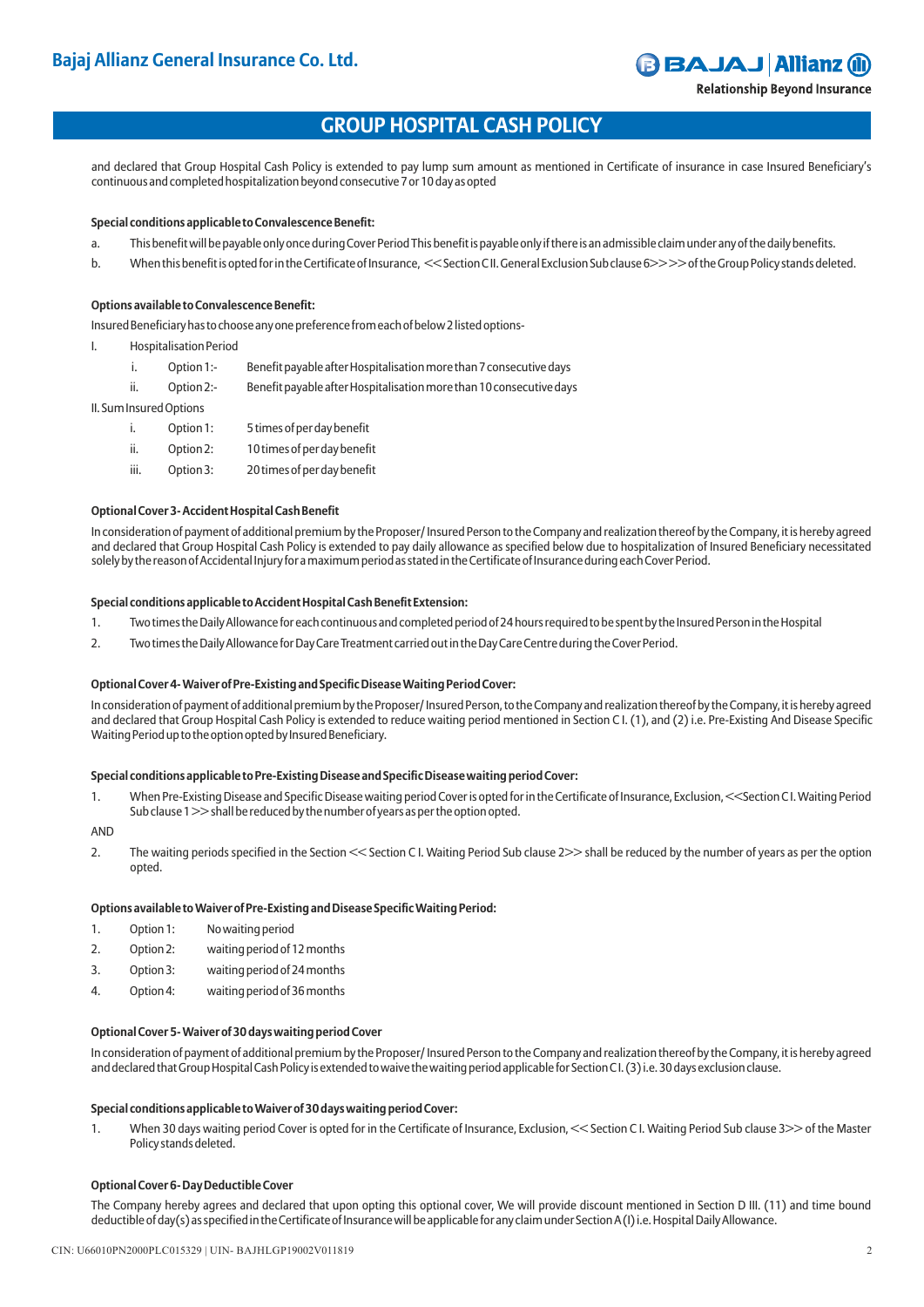## **GROUP HOSPITAL CASH POLICY**

## **Special conditions applicable to Day Deductible Cover:**

- 1. Our liability to pay each and every claim under any Benefit will be in excess of opted Day Deductible
- 2. Number of days stated in the Certificate of Insurance shall be deducted in respect of each and every Claim made under this Master Policy.
- 3. Deductible will be applicable for each separate incident reported for claims payment, even though the claim may be registered under the same benefit more than once subject to the terms and conditions of the Master Policy.

### **B) DEFINITIONS**

Words or terms mentioned below have the meaning ascribed to them wherever they appear in this Master Policy, and references to the singular or to the masculine include references to the plural or to the female wherever the context permits:

- 1. **Accident, Accidental An accident** means a sudden, unforeseen and involuntary event caused by external, visible and violent means.
- 2. **Alternative treatments** are forms of treatments other than treatment of "Allopathy" or "modem medicine" and includes Ayurveda, Unani, Sidha and Homeopathy in the Indian context.
- 3. **Bajaj Allianz Network Hospitals / Network Hospitals** mean the Hospitals which have been empanelled by the Company as per the latest version of the schedule of Hospitals maintained by the Company [as updated by the Company from time to time], which is available to the Insured Beneficiary on request and also available on website of the Company.
- 4. **Certificate of Insurance** means the document issued by the Company to the Insured Beneficiary as per these terms and conditions detailing the Insured Beneficiary(s) name, address, age, commencement date and expiry date of the cover, coverage, sums insured, condition(s), exclusions and or endorsement(s).
- 5. **Condition Precedent** means a Master Policy term or condition read with Certificate of Insurance upon which the Insurer's liability under the Certificate of Insurance is conditional upon.
- 6. **Congenital Anomaly** means a condition(s) which is present since birth, and which is abnormal with reference to form, structure or position.
	- a. Internal Congenital Anomaly- Congenital anomaly which is not in the visible and accessible parts of the body
	- b. External Congenital Anomaly- Congenital anomaly which is in the visible and accessible parts of the body
- 7. **Convalescence**means the gradual recovery of health and strength after illness or injury. It refers to the later stage of an infectious disease or illness when the patient recovers and returns to normal
- 8. **Daily Allowance** means the amount specified in the Certificate of Insurance.
- 9. **Deductible** is a cost-sharing requirement under a health insurance Policy that provides that the Insurer will not be liable for a specified rupee amount in case of indemnity policies and for a specified number of days/hours in case of Hospital cash policies which will apply before any benefits are payable by the Insurer. A Deductible does not reduce the sum insured.
- 10. **Dental Treatment** means a treatment related to teeth or structures supporting teeth including examinations, fillings (where appropriate), crowns, extractions and surgery.
- 11. **Disclosure to information norm** The Master Policy and or Certificate of Insurance shall be void and all premium paid hereon shall be forfeited to the Company, in the event of misrepresentation, mis-description or non-disclosure of any material fact.
- 12. **Grace Period** means the specified period of time immediately following the premium due date during which a payment can be made to renew or continue a Certificate of Insurance in force without loss of continuity benefits such as waiting periods and coverage of preexisting diseases. Coverage is not available for the period for which no premium is received.
- 13. **Group** The definition of a group is as per the provisions of Insurance Regulatory and Development Authority of India (Health Insurance) Regulations, 2016, read with group guidelines issued by IRDAI vide circular 015/IRDA/Life/Circular/GI Guidelines/2005 dated 14th July 2005, as amended/modified/further guidelines issued, from time to time
- 14. **Hospital** : A hospital means any institution established for in-patient care and day care treatment of illness and/or injuries and which has been registered as a hospital with the local authorities under the Clinical Establishments (Registration and Regulation) Act, 2010 or under the enactments specified under the Schedule of Section 56(1) of the said Act OR complies with all minimum criteria as under:
	- (i) Has qualified nursing staff under its employment round the clock;
	- (ii) Has at least 10 in-patient beds in towns having a population of less than 10,00,000 and at least 15 in-patient beds in all other places;
	- (iii) Has qualified medical practitioner(s) in charge round the clock;
	- (iv) Has a fully equipped operation theatre of its own where surgical procedures are carried out;
	- (v) Maintains daily records of patients and makes these accessible to the Company's authorized personnel.
- 15. **Hospitalisation** means admission in a Hospital for a minimum period of 24 consecutive 'In patient Care' hours except for specified procedures/ treatments, where such admission could be for a period of less than 24 consecutive hours.
- 16. **Illness** means a sickness or a disease or pathological condition leading to the impairment of normal physiological function which manifests itself during the Cover Period and requires medical treatment.
	- a. Acute condition Acute condition is a disease, illness or injury that is likely to respond quickly to treatment which aims to return the person to his or her state of health immediately before suffering the disease/illness/injury which leads to full recovery.
	- b. Chronic condition A chronic condition is defined as a disease, illness, or injury that has one or more of the following characteristics:
		- i. it needs ongoing or long-term monitoring through consultations, examinations, check-ups, and /or tests
			- ii. it needs ongoing or long-term control or relief of symptoms
			- iii. it requires your rehabilitation or for the patient or for the patient to be specially trained to cope with it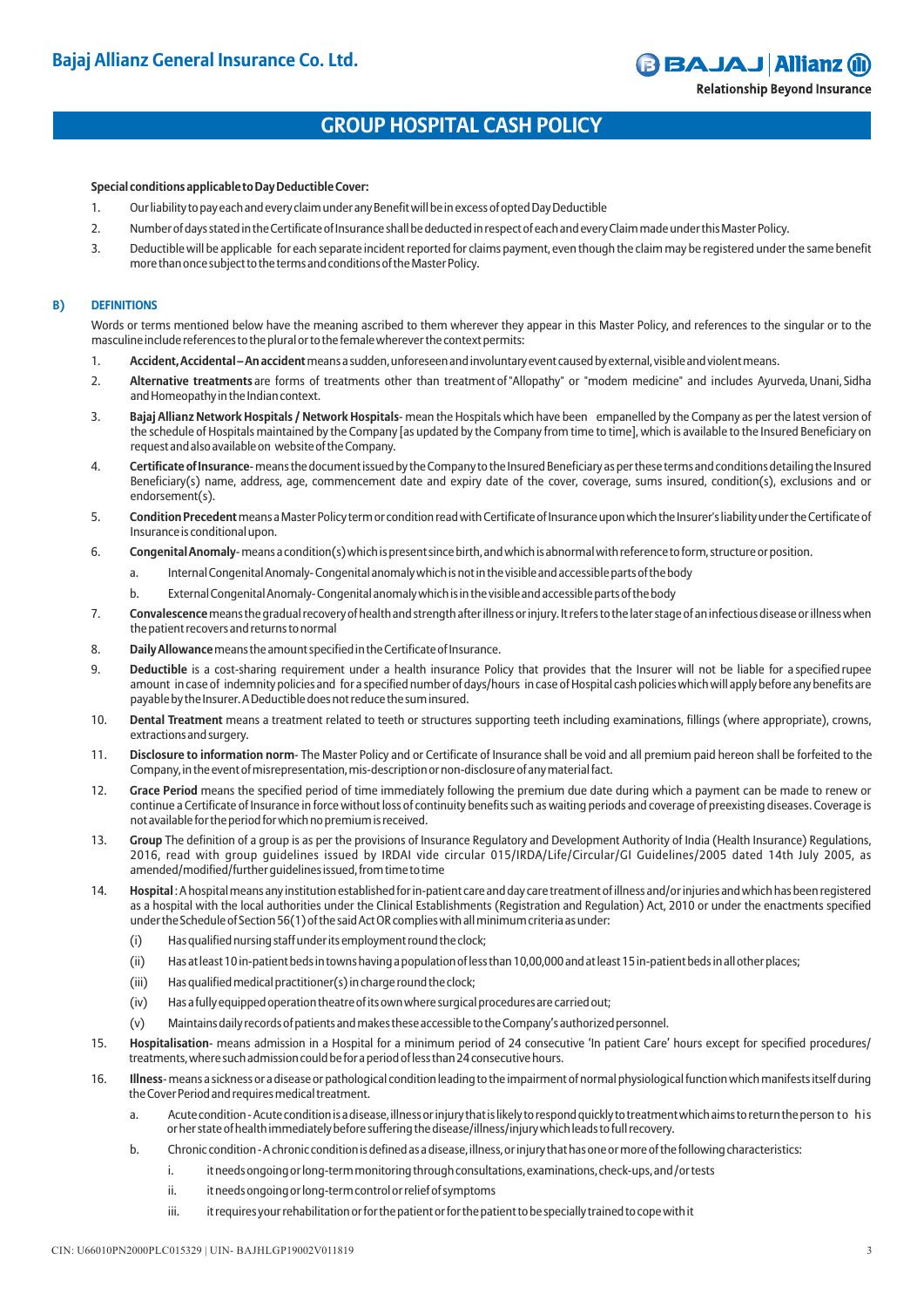**Relationship Beyond Insurance** 

## **GROUP HOSPITAL CASH POLICY**

- iv. it continues indefinitely
- v. it recurs or is likely to recur
- 17. **Injury**means accidental physical bodily harm excluding illness or disease solely and directly caused by external, violent, visible and evident means which is verified and certified by a Medical Practitioner.
- 18. **In patient Care**means treatment for which the Insured Beneficiary has to stay in a hospital for more than 24 hours for a covered event.
- 19. **Insured Person/ Insured Beneficiary** mean the loan borrowers of Policy Holder for whom the Policy Holder has taken the Group Insurance Policy basis which Certificate of Insurance is issued by the Company to the Insured Person/Insured Beneficiary.
- 20. **"Insured Member/s"**means loan borrow and co-borrower/s of loan from Policy Holder for whom the Policy Holder has taken the Group Insurance Policy basis which Certificate of Insurance is issued by the Company to the Insured Beneficiary.
- 21. **Intensive Care Unit (ICU)** means an identified section, ward or wing of a hospital which is under the constant supervision of a dedicated medical practitioner(s), and which is specially equipped for the continuous monitoring and treatment of patients who are in a critical condition, or require life support facilities and where the level of care and supervision is considerably more sophisticated and intensive than in the ordinary and other wards.
- 22. **Loan** means the sum of money lent at interest or otherwise to the Insured by any Bank/Financial Institution and shall be identified by the Loan Account Number as specified in the Schedule.
- 23. **Master Policy/Group Policy** shall mean the Proposal, Group Policy Schedule/"Bajaj Allianz Group Hospital Cash Policy" Schedule, along with these Terms and Conditions, issued to the Policy Holder containing these terms and conditions of the insurance coverage and under which Certificates of Insurance will be issued to the respective Insured Beneficiary/ies and any endorsements attaching to or forming part thereof either on the commencement date or during the Cover Period.

### 24. **Maternity Expenses/ treatment:**

Maternity expenses means;

- a. medical treatment traceable to childbirth (including complicated deliveries and caesarean sections incurred during hospitalization);
- b. Expenses towards Lawful medical termination of pregnancy during the Cover Period.
- 25. **Medical Practitioner/ Physician** means a person who holds a valid registration from the Medical Council of any State or Medical Council of India or Council for Indian Medicine or for Homeopathy set up by the Government of India or a State Government and is thereby entitled to practice medicine within its jurisdiction; and is acting within the scope and jurisdiction of license provided he is not in any way related to the Insured Beneficiary/he has no conflict of interest.
- 26. **Notification of Claim Notification of claim**means the process of intimating a claim to the insurer or TPA, if any, through any of the recognized modes of communication.
- 27. **Proposer /Policy Holder/ Group Manager / Group Organizer/ Group Administrator**is the Organization or Entity which has taken the Master Policy on behalf of all Insured Persons/Insured Beneficiary.
- 28. **Cover Period**: Cover Period means period for which the Insured Person/Insured Beneficiary is covered under the Certificate of Insurance.
- 29. **Master Policy Period**: Master Policy Period means period for which the Master Policy is valid in the name of Group Manager.
- 30. **Portability** Portability means transfer by an individual health insurance Policy Holder (including family cover) of the credit gained for pre-existing conditions and time-bound exclusions if he/she chooses to switch from one insurer to another.
- 31. **Master Policy Schedule/Group Policy Schedule-** Group Policy Schedule means the "Bajaj Allianz Group Hospital Cash Policy" Schedule and any annexure to it read with respective Certificate of Insurance.
- 32. **Renewal-**
	- Renewal defines the terms on which the contract of insurance can be renewed on mutual consent with a provision of grace period for treating the renewal continuous for the purpose of all waiting periods.
- 33. **Sum Assured/Sum Insured- Sum Assured** means the amount stated in the Certificate of Insurance against each relevant Section, which shall be the Company's maximum liability under this Policy.
- 34. **Unproven/Experimental treatment:**Unproven/Experimental treatment means the treatment including drug experimental therapy which is not based on established medical practice in India, is treatment experimental or unproven.
- 35. **You, Your, Yourself** the Insured Person/Insured Beneficiary as set out in the Certificate of Insurance.
- 36. **We, Our, Ours, the Company, Insurer**means the Bajaj Allianz General Insurance Company Limited.

## **C) EXCLUSIONS :**

The Company will not be liable to make any payment for any claim for daily allowance, directly or indirectly caused by, based on, arising out of or attributable to any of the following:

- **I. Waiting Period**
- 1. Any Pre-existing condition, ailment or injury, in respect of Insured Beneficiary, until 48 months of continuous coverage has elapsed, after the date of inception of Cover Period under Certificate of Insurance. This exclusion shall cease to apply if the Insured Beneficiary has maintained a health insurance policy for a continuous period of full 4 years without break from the date of the Insured Beneficiary's first health insurance policy.

In case of enhancement of daily allowance, this Exclusion shall apply afresh only to the extent of the amount by which daily allowance has been increased if the policy is a renewal of Hospital Cash Policy without break in cover

2. The Company shall not pay any daily allowance under this Master Policy read with Certificate of Insurance in case the Insured Beneficiary has contracted and has been hospitalized for treatment of the following diseases / ailments during the first 48months consecutive period during which the Insured Beneficiary has the benefit of a Hospital Cash Policy with the Company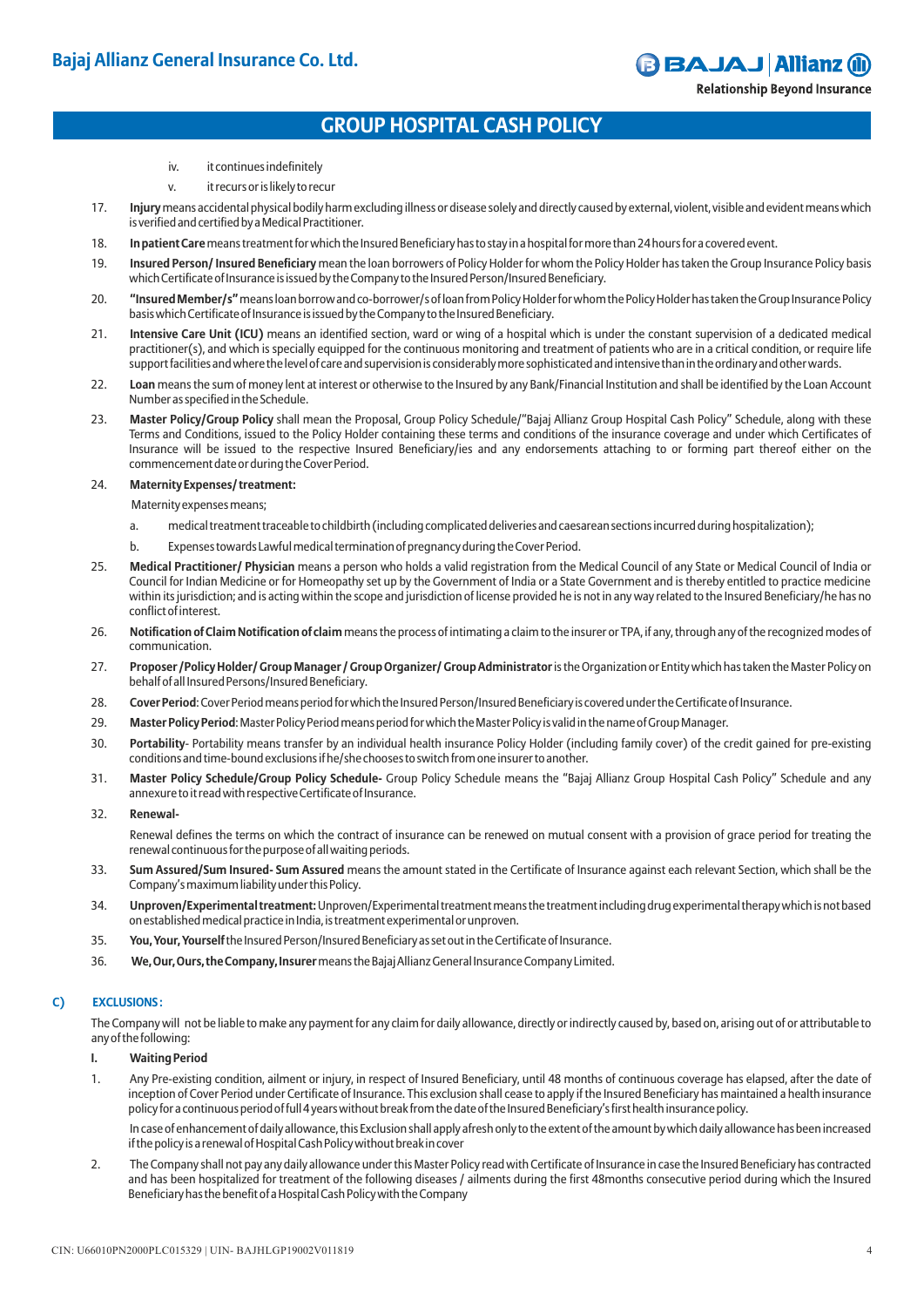**Relationship Beyond Insurance** 

## **GROUP HOSPITAL CASH POLICY**

| Any types of gastric or duodenal ulcers,<br>1.                                             | 12. Cataracts.                                                                                                                           |  |
|--------------------------------------------------------------------------------------------|------------------------------------------------------------------------------------------------------------------------------------------|--|
| Benign prostatic hypertrophy                                                               | 13. Hernia of all types                                                                                                                  |  |
| All types of sinuses<br>3.                                                                 | 14. Fistulae,                                                                                                                            |  |
| Hemorrhoids<br>4.                                                                          | 15. Fissure in ano                                                                                                                       |  |
| Dysfunctional uterine bleeding<br>5.                                                       | 16. Fibromyoma                                                                                                                           |  |
| Endometriosis<br>6.                                                                        | 17. Hysterectomy                                                                                                                         |  |
| Stones in the urinary and biliary systems<br>7.                                            | 18. Surgery for any skin ailment                                                                                                         |  |
| Surgery on ears/tonsils/adenoids/paranasal sinuses<br>8.                                   | 19. Surgery on all internal or external tumours/ cysts/ nodules/polyps<br>of any kind including breast lumps with exception of Malignant |  |
| Joint replacement surgery,<br>9.                                                           | tumor or growth.                                                                                                                         |  |
| 10. Surgery for prolapsed inter vertebral disc (unless necessitated due<br>to an accident) | 20. Congenital internal diseases or anomalies                                                                                            |  |
| 11. Hypertrophied turbinate                                                                | 21. Laser treatment for correction of eye sight due to refractive error.                                                                 |  |
|                                                                                            | 22. Surgery to correct deviated nasal septum                                                                                             |  |

In case of enhancement of daily allowance, the waiting periods shall apply afresh only to the extent of the amount by which daily allowance has been increased if the Certificate of Insurance is a renewal of Hospital Cash policy without break in cover.

. 3. The Company shall not pay any daily allowance for any hospitalization in respect of any illness diagnosed or diagnosable within 30 days of the commencement of the Cover Period except those incurred as a result of Accidental Bodily Injury.

 In case of enhancement of daily allowance, the waiting periods shall apply afresh only to the extent of the amount by which daily allowance has been increased if the Certificate of Insurance is a renewal of Hospital Cash policy without break in cover.

## **II. General Exclusions**

1. Any treatment arising from or traceable to pregnancy, child birth including cesarean section and/or any treatment related to pre and postnatal care and complications arising out of Pregnancy and Childbirth.

However this exclusion will not apply to Ectopic Pregnancy proved by diagnostic means and certified to be life threatening by the attending medical practitioner.

- 2. War, invasion, acts of foreign enemies, hostilities (whether war be declared or not), civil war, commotion, unrest, rebellion, revolution, insurrection, military or usurped power or confiscation or nationalization or requisition of or damage by or under the order of any government or public local authority.
- 3. Circumcision unless required for the treatment of Illness or Accidental Injury, cosmetic or aesthetic treatments of any description, treatment or surgery for change of life/gender.
- 4. Any form of plastic surgery unless necessary for the treatment of cancer, burns or accidental Injury.
- 5. Dental treatment or Dental surgery of any kind unless as a result of Accidental Injury to natural teeth and also requiring hospitalization.
- 6. Expenses incurred on Convalescence benefit,
- 7. General debility, rest cure, congenital external diseases or defects or anomalies, stem cell implantation or surgery, or growth hormone therapy.
- 8. Intentional self-injury (including but not limited to the use or misuse of any intoxicating drugs or alcohol)
- 9. Ailments requiring treatment due to use or abuse of any substance, drug or alcohol and treatment for de-addiction.
- 10. Any condition directly or indirectly caused by or associated with Human Immunodeficiency Virus or Variant/mutant viruses and or any syndrome or condition of a similar kind commonly referred to as AIDS.
- 11. Medical Expenses relating to any hospitalisation primarily and specifically for diagnostic, X-ray or laboratory examinations and investigations which under normal circumstances can be carried out as an out-patient. However, waiver of this exclusion may be considered in those cases where the condition of the patient warrants admission in hospital for investigations and the admission has been recommended by the Treating Doctor.
- 12. Any claim directly or indirectly caused by or contributed to by nuclear weapons and/or materials.
- 13. Vaccination or inoculation unless forming a part of post bite treatment.
- 14. Any fertility, sub fertility, impotence, assisted conception operation or sterilization procedure.
- 15. Vitamins, tonics, nutritional supplements unless forming part of the treatment for injury or disease as certified by the attending Doctor.
- 16. Unproven/Experimental treatment.
- 17. Treatment for any other system other than modern medicine (also known as Allopathy)
- 18. Venereal disease or any sexually transmitted disease or sickness.
- 19. Weight management services and treatment related to weight reduction programmes including treatment of obesity.
- 20. Treatment for any mental illness or psychiatric illness, Parkinson's and Alzheimer's disease.
- 21. Any natural peril including but not limited to avalanche, earthquake, volcanic eruptions or any kind of natural hazard.
- 22. Radioactive contamination.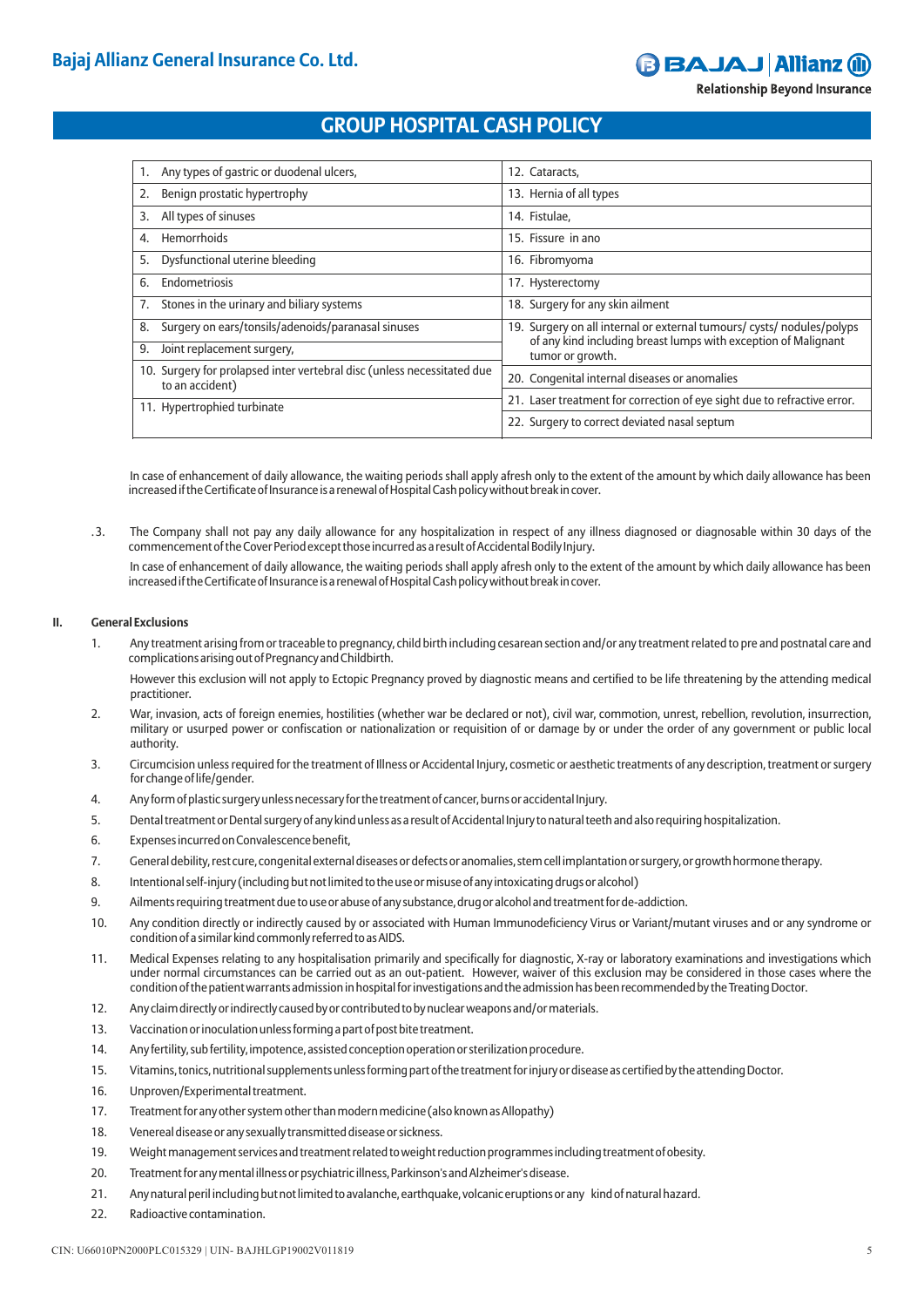## **GROUP HOSPITAL CASH POLICY**

## **D) GENERAL CONDITIONS**

## **I. Conditions precedent to the contract**

## **1. Conditions Precedent**

Where this Master Policy read with Certificate of Insurance requires the Insured Beneficiary to do or not to do something, then the complete satisfaction of that requirement by the Insured Beneficiary or someone claiming on his/ her behalf is a precondition to any obligation the Company has under this Master Policy read with Certificate of Insurance. If the Insured Beneficiary or someone claiming on his/ her behalf fails to completely satisfy that requirement, then the Company may refuse to consider the Insured Beneficiary's claim.

## **2. Entry Age**

• Age of entry is from 18 years to lifetime.

## **II. Conditions when a claim arises**

## **1. Claims Procedure**

All Claims will be settled by In house claims settlement team of the company and no TPA is engaged. However, Company reserves right to engage TPA.

After the Occurrence of an Insured Event that may result in a claim, then as a condition precedent to the Company's liability, the Insured Beneficiary must comply with the following:

- i. The Insured Beneficiary or someone claiming on the Insured Beneficiary's behalf must inform the Company within 48 hours\* of hospitalization in case emergency hospitalization and 48 hours\* prior to hospitalization in case of planned hospitalization
- ii. The Company shall make payment when the Insured Beneficiary or Insured Beneficiary's representative claiming on his/ her behalf have provided the Company with necessary documentation and information.
- iii. The Insured Beneficiary or someone claiming on his/her behalf must promptly and in any event within 30 days of discharge from a Hospital give the Company the documentation as listed out in greater detail below and other information the Company ask for to investigate the claim or the Company's obligation to make payment for it.
- iv. In the event of the death of the Insured Beneficiary, someone claiming on his behalf must inform Us in writing immediately and send Us a copy of the post mortem report (if any) within 30 days\*
- v. If the original documents are submitted with the co-insurer, the Xerox copies attested by the co-insurer should be submitted

\*Note: Waiver of conditions (I), (iii) and (iv) may be considered in extreme cases of hardship where it is proved to the satisfaction of the Company that under the circumstances in which the Insured Beneficiary was placed it was not possible from him/her or any other person to give notice or file claim within the prescribed time limit.

## **List of claim documents**

- Hospital Cash Claim Form duly signed by the Insured Beneficiary / Nominee (in case of death of Insured Beneficiary)
- Photo Copy of Discharge Summary / Discharge Certificate.
- Photo Copy of Final Hospital Bill
- **NEFT Details**
- In cases where a fraud is suspected, we may call for any additional document(s) in addition to the documents listed above
- Aadhaar card & PAN card Copies is as per the IRDAI guidelines read with

## **All documents related to claims should be submitted to:**

Health Administration Team Bajaj Allianz General Insurance Co. Ltd 2<sup>nd</sup> Floor, Bajaj Finserv Building Viman Nagar, Pune 411014 Toll Free no: 1800 209 5858

## **2. Paying a Claim**

- i. You agree that We need only make payment when You or someone claiming on Your behalf has provided Us with necessary documentation and information.
- ii. We will make payment to You or Your Nominee. If there is no Nominee and You are incapacitated or deceased, We will pay Your heir, executor or validly appointed legal representative and any payment We make in this way will be a complete and final discharge of Our liability to make payment.
- iii. On receipt of all the documents and on being satisfied with regard to the admissibility of the claim as per Certificate of Insurance read with Master Policy terms and conditions, we shall offer within a period of 30 days a settlement of the claim to the Insured Beneficiary. Upon acceptance of an offer of settlement by the Insured Beneficiary, the payment of the amount due shall be made within 7 days from the date of acceptance of the offer by the Insured Beneficiary. In the cases of delay in the payment, the insurer shall be liable to pay interest at a rate which is 2% above the bank rate prevalent at the beginning of the financial year in which the claim is reviewed by it.
- iv. However, where the circumstances of a claim warrant an investigation, the Company will initiate and complete such investigation at the earliest,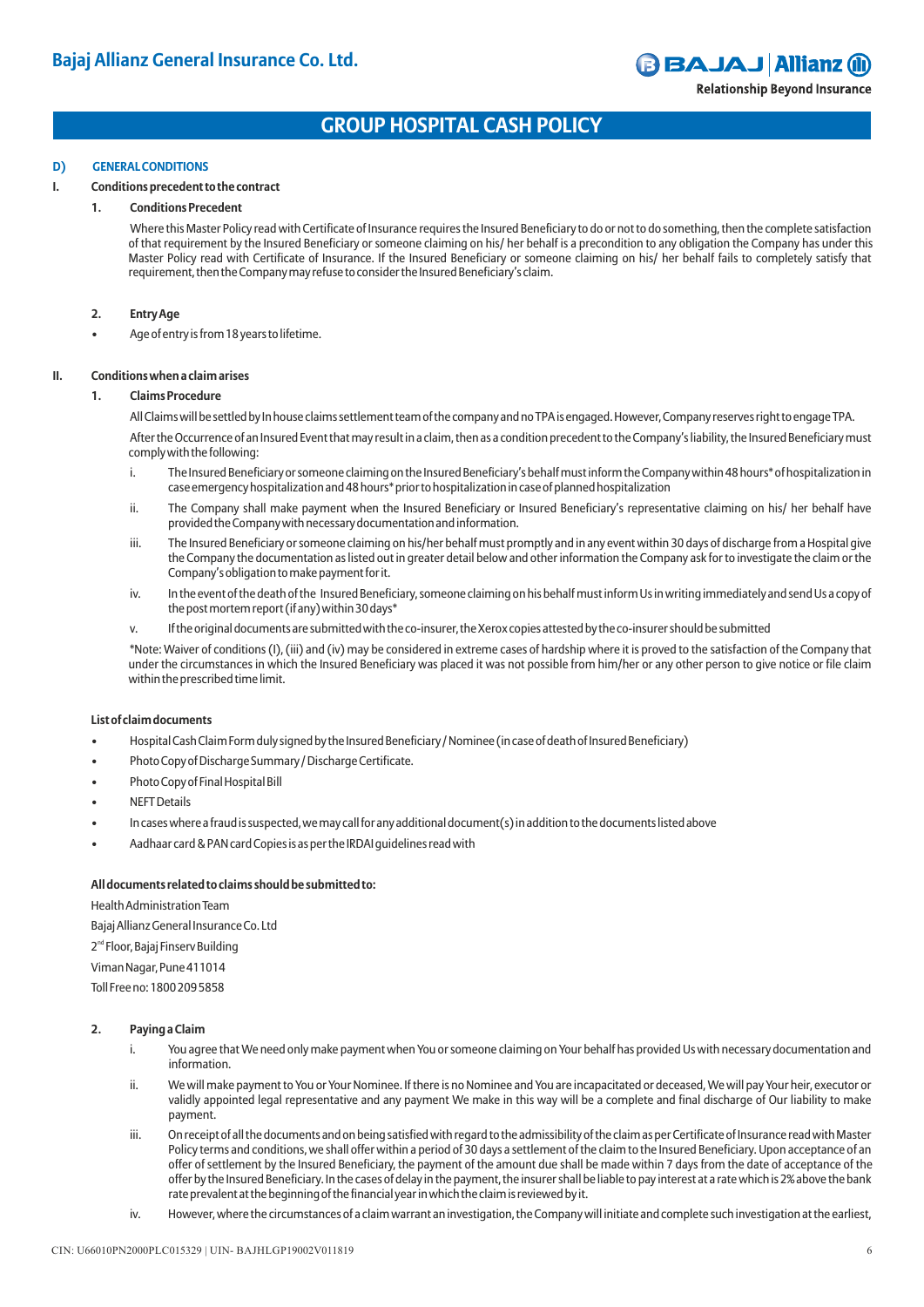**Relationship Beyond Insurance** 

## **GROUP HOSPITAL CASH POLICY**

in any case not later than 30 days from the date of receipt of last necessary document. In such cases, the Company will settle the claim within 45 days from the date of receipt of last necessary document. In case of delay beyond stipulated 45 days, the Company will be liable to pay interest at a rate which is 2% above the bank rate from the date of receipt of last necessary document to the date of payment of claim.

v. If the insurer, for any reasons decides to reject the claim under the Certificate of Insurance read with the Master Policy the reasons regarding the rejection shall be communicated to the Insured Beneficiary in writing within 30 days of the receipt of documents. The Insured Beneficiary may take recourse to the Grievance Redressal procedure stated under this Master Policy terms and conditions.

## **3. Basis of claims payment**

- i. We shall make payment in India in Indian Rupees only.
- ii. The Company shall only make payment under this Policy to the Insured Beneficiary or in the event of death or total incapacitation of the Insured Beneficiary to the proposer/ nominee. Any payment made in good faith by the Company as aforesaid shall operate as a complete and final discharge of the Company's liability to make payment under the Certificate of Insurance for such claim.
- iii. Deductible will be applicable for each separate incident reported for claims payment, even though the claim may be registered under the same benefit more than once subject to the terms and conditions of Certificate of Insurance read with this Master Policy.

## **4. Territorial Limits & Governing Law**

- i. The Company cover only insured events arising during the Cover Period, as well as treatment availed, within India. The Company's liability to make any payment shall be to make payment within India and in Indian Rupees only.
- ii. The Master Policy constitutes the complete contract of insurance. No change or alteration shall be valid or effective unless approved in writing by the Company, which approval shall be evidenced by an endorsement on the Master Policy Schedule/Certificate of Insurance.
- iii. The construction, interpretation and meaning of the provisions of the Master Policy shall be determined in accordance with Indian law. The section headings of this Master Policy are included only for descriptive purposes and do not form part of this Master Policy for the purpose of its construction or interpretation.

## **III. Conditions applicable during the contract**

## **1. Communications**

Any communication meant for the Company must be in writing and be delivered to the Company's Servicing Office address shown in the Certificate of Insurance. Any communication meant for the Insured Beneficiary will be sent by the Company to the Insured Beneficiary's address shown in the Certificate of Insurance.

## **2. Addition /Deletion of Insured Beneficiary(s):**

No person other than those persons named as the Insured Beneficiary(s) or those categories of the Insured Beneficiaries specified in the Certificate of Insurance shall be covered under this Policy unless and until his/her name or the category has been notified in writing to the Company, any additional premium due has been paid and the Company's agreement to extend cover has been indicated by it issuing an endorsement confirming the addition of such person or category of persons as an Insured Beneficiary(s)

Cover under Certificate of Insurance shall be withdrawn from any Insured Beneficiary(s) named or any category of Insured Beneficiaries insured immediately upon the Policy Holder delivering written notice of the same to the Company.

## **3. Cancellation of Master Policy/ Certificate of Insurance**

- i. The Master Policy/Certificate of Insurance may be cancelled by or on behalf of the Company by giving the Policy Holder/Insured Beneficiary at least 15 days of written notice and if no claim has been made then the Company shall refund a pro-rata premium for the unexpired Cover Period, subject to however retaining the short period premium. Under normal circumstances, Policy will not be cancelled except for reasons of mis-representation/false statements, fraud, non-disclosure of material facts or non-cooperation.
- I i. The Master Policy may be cancelled by the Policy Holder at any time before the expiry of the Master Cover Period by giving at least 15 days written notice to the Company.
	- iii. The Certificate of Insurance may be cancelled by the Insured Beneficiary at any time before the expiry of the Cover Period by giving at least 15 days written notice to the Company and if no claim has been made then the Company will refund premium on short term rates for the unexpired Cover Period as per the rates detailed below.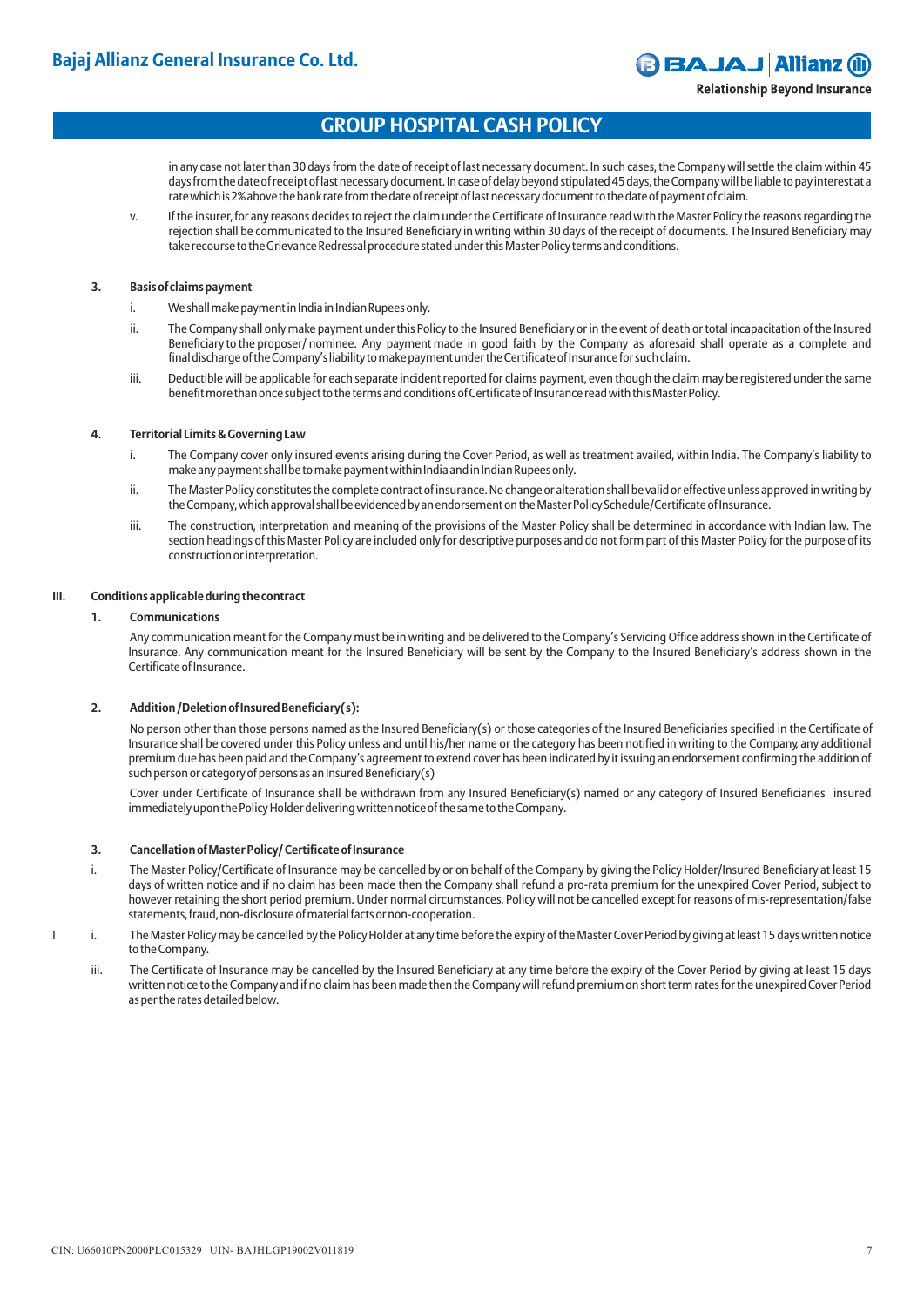# **GAJAJ Allianz (il)**

**Relationship Beyond Insurance** 

## **GROUP HOSPITAL CASH POLICY**

| <b>Policy Term</b>                          | 1 Year         | 2 Years | 3 Years | <b>4 Years</b> | <b>5 Years</b> |
|---------------------------------------------|----------------|---------|---------|----------------|----------------|
| Within 15 Days                              | Pro Rata basis |         |         |                |                |
| Exceeding 15 days but less than 3 months    | 65%            | 80%     | 80%     | 85%            | 85%            |
| Exceeding 3 months but less than 6 months   | 45%            | 65%     | 75%     | 80%            | 80%            |
| Exceeding 6 months but less than 12 months  | 0%             | 45%     | 60%     | 65%            | 70%            |
| Exceeding 12 months but less than 15 months |                | 30%     | 50%     | 60%            | 65%            |
| Exceeding 15 months but less than 18 months |                | 20%     | 45%     | 55%            | 60%            |
| Exceeding 18 months but less than 24 months |                | 0%      | 30%     | 45%            | 50%            |
| Exceeding 24 months but less than 27 months |                |         | 20%     | 40%            | 50%            |
| Exceeding 27 months but less than 30 months |                |         | 15%     | 30%            | 45%            |
| Exceeding 30 months but less than 36 months |                |         | 0%      | 20%            | 35%            |
| Exceeding 36 months but less than 39 months |                |         |         | 15%            | 30%            |
| Exceeding 39 months but less than 42 months |                |         |         | 10%            | 25%            |
| Exceeding 42 months but less than 48 months |                |         |         | 0%             | 15%            |
| Exceeding 48 months but less than 51 months |                |         |         |                | 10%            |
| Exceeding 51 months but less than 54 months |                |         |         |                | 5%             |
| Exceeding 54 months but less than 60 months |                |         |         |                | 0%             |

However, if any claim has been made, then no refund will be given for cancellation of policy.

iv. For the avoidance of doubt, the Company shall remain liable for any claim that was made prior to the date upon which this Master Policy/ Certificate of Insurance is cancelled except in cases such cancellation is on account of Fraud, mis-representation/false statements or non-disclosure of material facts by the Insured/Insured Beneficiary.

## **4. Portability Conditions**

Group Policies: As per the Portability Guidelines issued by IRDAI, applicable benefits shall be passed on to Insured Beneficiary(s) who were insured under the Company's Group Health Policy and are availing the Company's individual Health Policy.

## **5. Revision/ Modification of the policy:**

There is a possibility of revision/ modification of terms, conditions, coverage's and/or premiums of this product at any time in future, with appropriate approval from IRDAI. In such an event of revision/modification of the product, intimation shall be set out to all the existing Insured Beneficiary at least 3 months prior to the date of such revision/modification comes into the effect

## **6. Cover Period-**

Cover Period will be for one year.

In case if Master Policy is offered to Banks and/or Financial Institutions to cover their loan borrowers, Cover Period can be opted for 1/ 2 / 3 / 4 / 5 yrs subject to maximum of loan period.

## **7. Migration of Certificate of Insurance:**

- · The Insured Beneficiary can opt for migration of Certificate of Insurance to our other similar or closely similar products at the time of renewal.
- The premium will be charged as per the Company's Underwriting Policy for such chosen new product, and all the guidelines, terms and condition of the chosen product shall be applicable.
- Suitable credit of continuity/waiting periods for all the previous policy years would be extended in the new policy, provided the policy has been maintained without a break

## **8. Withdrawal of Master Policy**

There is possibility of withdrawal of this product at any time in future with appropriate approval from IRDAI, as the Company reserve right to do so with an intimation of 3 months to all the existing Policy Holder/s. In such an event of withdrawal of this product, at the time of Policy Holder seeking renewal of the Master Policy, Policy Holder can choose, among the Company's available similar and closely similar Health insurance products subject to underwriting policy of the Company. Upon Policy Holder so choosing the Company's new product, Policy Holder and the Insured Beneficiary will be charged the Premium as per the Company's Underwriting Policy for such chosen new product, as approved by IRDAI. However already issued Certificate of Insurance under the Master Policy will hold good for the Covered Period.

Provided however, if Policy Holder do not respond to the Company's intimation regarding the withdrawal of the product under which this Master Policy is issued, then this Master Policy shall be withdrawn and shall not be available to Policy Holder for renewal on the renewal date and accordingly upon Insured/Group Manager seeking renewal of the Master Policy, Insured/Group Manager shall have to take a Master Policy under available new products of the Company subject to Insured/Group Manager paying the Premium as per the Company's Underwriting Policy for such available new product chosen by the Insured/Group Manager and also subject to Portability condition.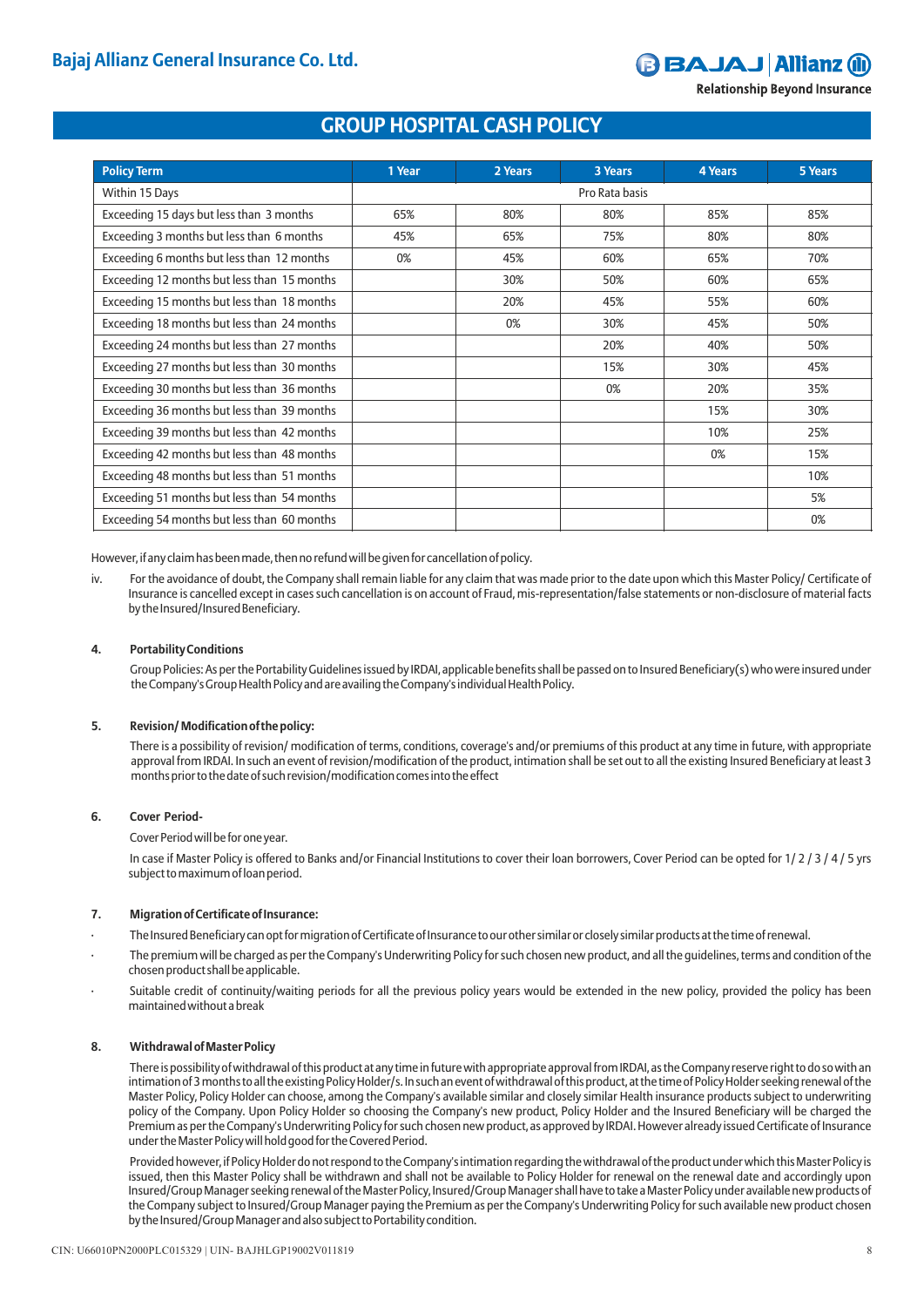**Relationship Beyond Insurance** 

## **GROUP HOSPITAL CASH POLICY**

### **9. Endorsements**

This Master Policy constitutes the complete contract of insurance. This Master Policy cannot be changed by anyone (including an insurance agent or broker) except the Company. Any change that the Company make will be evidenced by a written endorsement signed and stamped by the Company.

#### **10. Fraud**

If the Insured Beneficiary or his/her Legal heir/s or executors make or progress any claim knowing it to be false or fraudulent in any way, then the Certificate of Insurance will be void and all claims or payments due under it shall be lost and the premium paid shall become forfeited.

## **11. Special Conditions relating to Group Policy**

Group Policy is subject to the following conditions:

- 1. The Policy Holder will maintain sufficient deposit or provide a Bank Guarantee to strictly comply with the requirement of section 64VB.
- 2. New names can be added to the Group Policy by charging premium for the Cover Period.
- 3. For deletion of names from Group Policies during the currency of the Cover Policy, refund of pro- Rata premium can be allowed only if there is no claim in respect of the particular Insured Beneficiary at the time of such deletion of names.

#### **12. Discounts and Loading:**

**i. Group Size Discount:**

The discount or loading would be applicable as mentioned below for the group proposals in lieu of Group size

| <b>Group Size Band</b> | <b>Discount</b> |  |
|------------------------|-----------------|--|
| Less than 50           | Nil             |  |
| 50 to 1000             | 5%              |  |
| 1001 to 5000           | 10%             |  |
| 5001 to 10000          | 15%             |  |
| 10000 to 50000         | 20%             |  |
| 50001 and more         | 25%             |  |

### **ii. Frequency based Discount/ Loading:**

The discount or loading would be applicable as mentioned below for the group proposals based on the claims experience of the group.

| <b>Frequency</b> | <b>Discount</b> |  |
|------------------|-----------------|--|
| $0.00 - 3.00%$   | 10%             |  |
| 3.01%-5.00%      | 5%              |  |
|                  |                 |  |
| <b>Frequency</b> | <b>Loading</b>  |  |
| 7.00%-10.00%     | 5%              |  |

#### **iii. Long Term Discount:**

| Terms in years |      |        |      |      |
|----------------|------|--------|------|------|
| Discount       | 4.0% | $.0\%$ | 0.0% | 2.0% |

#### **iv. Day Deductible Discount**

| <b>Day Deductible</b> |                 |  |  |
|-----------------------|-----------------|--|--|
| Deductible Options    | <b>Discount</b> |  |  |
| Day                   | 10%             |  |  |

### **13. Arbitration and Reconciliation**

i. If any dispute or difference shall arise as to the quantum of claim to be paid under the Certificate of Insurance (liability being otherwise admitted), such difference shall independently of all other questions be referred to decision of a sole arbitrator in writing by the Insured Beneficiary and the Insurer or if they cannot agree upon a single arbitrator within 30 days of Insured Beneficiary or the Insurer invoking arbitration, the same shall be referred to a panel of the arbitrators comprising of two arbitrators, one appointed by each of the parties to the dispute/difference and the third arbitrator to be appointed by such two arbitrators and arbitration shall be conducted in English under and in accordance with the provisions of the Arbitration and Conciliation Act, 1996. The law of the arbitration will be Indian law, and the seat of the arbitration and venue for all hearings shall be in Pune.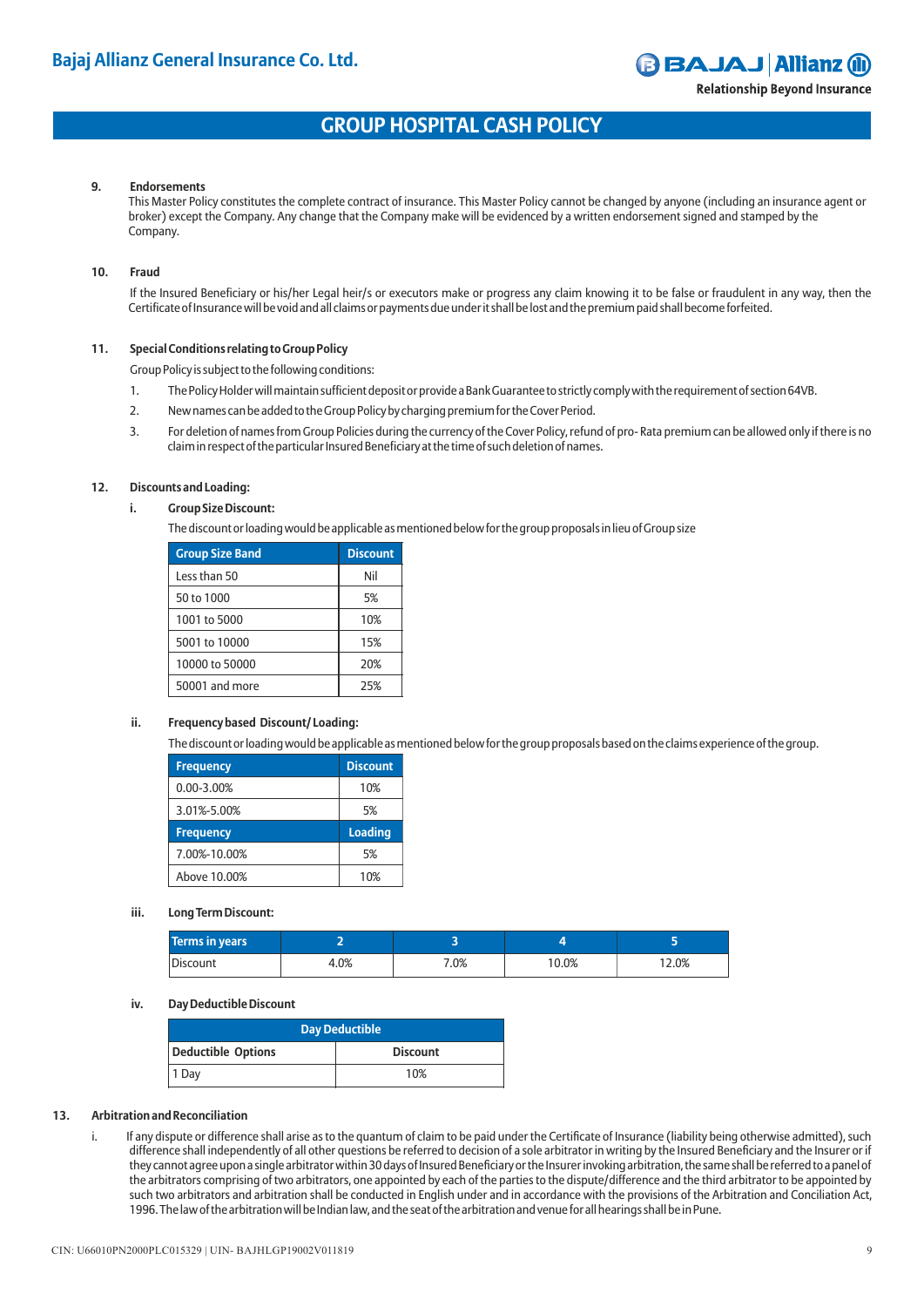**Relationship Beyond Insurance** 

## **GROUP HOSPITAL CASH POLICY**

- ii. It is clearly agreed and understood that no difference or dispute shall be referable to arbitration as herein before provided, if the Company has disputed or not accepted liability under or in respect of claim under the Certificate of Insurance.
- iii. It is hereby expressly stipulated and declared that it shall be a condition precedent to any right of action or suit upon Certificate of Insurance read with Group Policy that award by such arbitrator/arbitrators of the amount of the loss or damage shall be first obtained.
- iv. It is also hereby further expressly agreed and declared that if the Company shall disclaim liability to the Insured Beneficiary for any claim hereunder and such claim shall not, within 12 calendar months from the date of such disclaimer have been made the subject matter of a suit or proceeding before a Court of law or any other competent statutory forum/tribunal, then all benefits under the Certificate of Insurance shall be forfeited and the rights of Insured Beneficiary shall stand extinguished and the liability of the Company shall also stand discharged.
- v. If these arbitration provisions are held to be invalid, then all such disputes or differences shall be referred to the exclusive jurisdiction of the Indian Courts.

## **14. Grievance Redressal Procedure**

Bajaj Allianz General Insurance has always been known as a forward looking customer centric organization. We take immense pride in the spirit of service and the culture of keeping customer first in our scheme of things. In order to provide you with top-notch service on all fronts, we have provided you with multiple platforms via which you can always reach one of our representatives.

## **Level 1**

In case you have any service concern, you may please reach out to our Customer Experience team through any of the following options:

- Our website @ https://general.bajajallianz.com/BagicNxt/misc/iTrack/onlineGrievance.jsp
- Call us on our Toll Free No. 1800 209 5858
- Mail us on customercare@bajajallianz.co.in,
	- Write to: Bajaj Allianz General Insurance Co. Ltd GE Plaza, Airport Road, Yerwada

Pune, 411006

## **Level 2**

In case you are not satisfied with the response given to you by our team, you may write to our Grievance Redressal Officer Mr. Rakesh Sharma at ggro@bajajallianz.co.in.

## **Level 3**

If you are still not satisfied with the resolution provided, you can further escalate to Mr. Hitesh Sindhwani Head, Customer Experience, at email: head.customerservice@bajajallianz.co.in.

## **Grievance Redressal cell for Senior Citizens**

Senior citizen cell for insured person who are senior citizens

'Good thing comes with time' and so for our customers who are above 60 years of age we have created special cell to address any health insurance related query, Our senior citizen customers can reach us through the below dedicated channels to enable us to service them promptly.

Health toll free number: 1800-103-2529

Email address: seniorcitizen@bajajallianz.co.in

In case your complaint is not fully addressed by the insurer, You may use the Integrated Grievance Management System (IGMS) for escalating the complaint to IRDAI or call 155255 . Through IGMS you can register your complain online and track its status. For registration please visit IRDAI website www.irda.gov.in. If the issue still remains unresolved, You may, subject to vested jurisdiction, approach Insurance Ombudsman for the redressal of the grievance. The contact details of the ombudsman offices are mentioned below. However, we request you to visit http://www.gbic.co.in for updated details.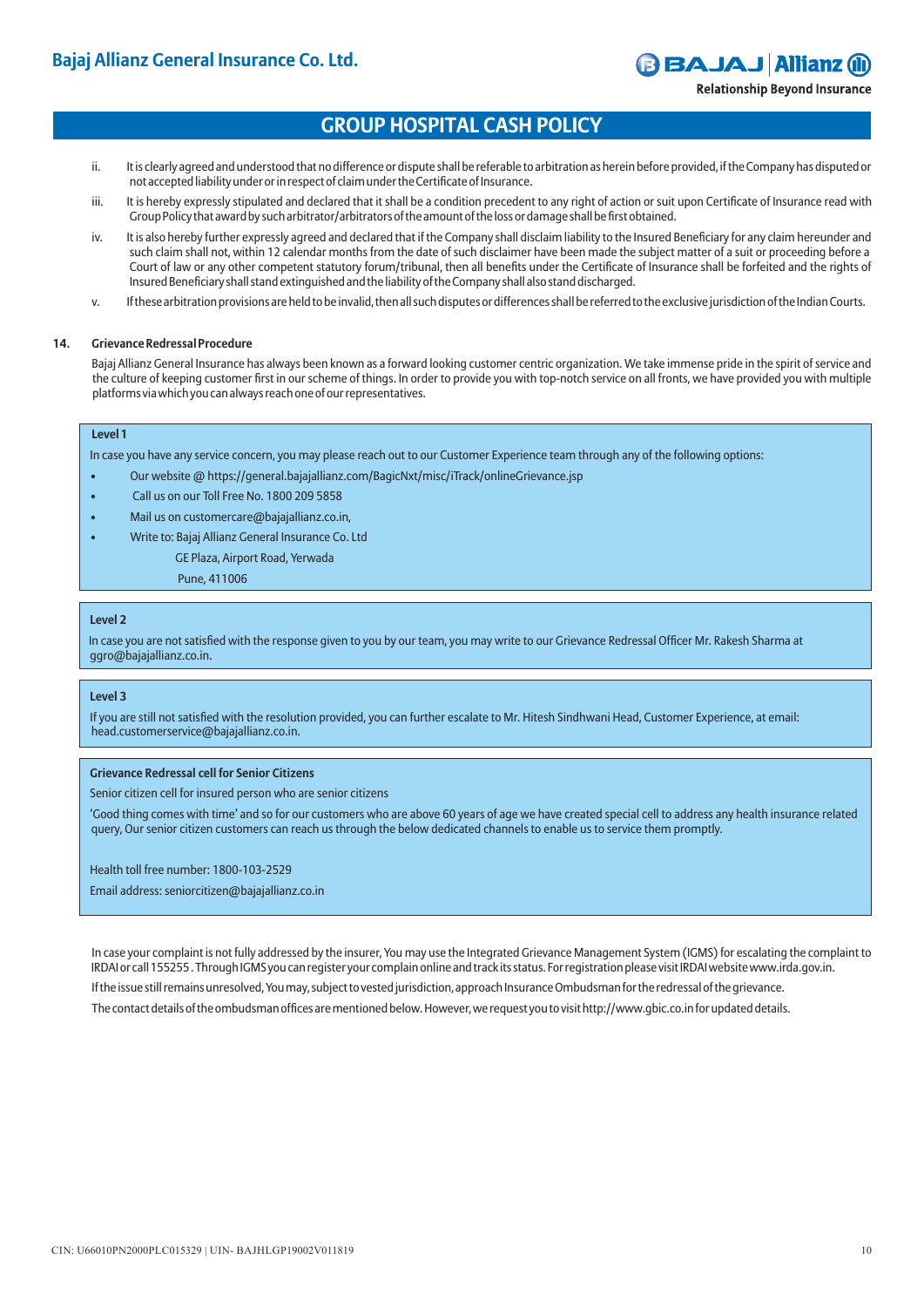# **BBAJAJ Allianz @**

**Relationship Beyond Insurance** 

# **GROUP HOSPITAL CASH POLICY**

| <b>Office Details</b>                                                                                                                                                                              | <b>Jurisdiction of Office Union Territory, District)</b>                        |
|----------------------------------------------------------------------------------------------------------------------------------------------------------------------------------------------------|---------------------------------------------------------------------------------|
| <b>AHMEDABAD</b><br>Office of the Insurance Ombudsman,<br>2 <sup>nd</sup> floor, Ambica House, Near C.U. Shah College, 5, Navyug Colony, Ashram<br>Road, Ahmedabad - 380 014.                      | Gujarat, Dadra & Nagar Haveli,<br>Daman and Diu.                                |
| Tel.: 079 - 27546150 / 27546139 Fax: 079 - 27546142<br>Email: bimalokpal.ahmedabad@gbic.co.in                                                                                                      |                                                                                 |
| <b>BENGALURU</b><br>Office of the Insurance Ombudsman,<br>Jeevan Soudha Building, PID No. 57-27-N-19 Ground Floor, 19/19, 24th Main<br>Road, JP Nagar, I <sup>st</sup> Phase, Bengaluru - 560 078. | Karnataka.                                                                      |
| Tel.: 080 - 26652048 / 26652049<br>Email: bimalokpal.bengaluru@gbic.co.in                                                                                                                          |                                                                                 |
| <b>BHOPAL</b><br>Office of the Insurance Ombudsman,<br>Janak Vihar Complex, 2 <sup>nd</sup> Floor, 6, Malviya Nagar, Opp. Airtel Office,<br>Near New Market, Bhopal - 462 003.                     | Madhya Pradesh<br>Chattisgarh.                                                  |
| Tel.: 0755 - 2769201 / 2769202 Fax: 0755 - 2769203<br>Email: bimalokpal.bhopal@gbic.co.in                                                                                                          |                                                                                 |
| <b>BHUBANESHWAR</b><br>Office of the Insurance Ombudsman,<br>62, Forest park, Bhubneshwar - 751 009.                                                                                               | Orissa.                                                                         |
| Tel.: 0674 - 2596461 /2596455 Fax: 0674 - 2596429<br>Email: bimalokpal.bhubaneswar@gbic.co.in                                                                                                      |                                                                                 |
| <b>CHANDIGARH</b><br>Office of the Insurance Ombudsman,<br>S.C.O. No. 101, 102 & 103, 2nd Floor, Batra Building, Sector 17 - D,<br>Chandigarh - 160 017.                                           | Punjab, Haryana, Himachal Pradesh, Jammu & Kashmir, Chandigarh.                 |
| Tel.: 0172 - 2706196 / 2706468 Fax: 0172 - 2708274<br>Email: bimalokpal.chandigarh@gbic.co.in                                                                                                      |                                                                                 |
| <b>CHENNAI</b><br>Office of the Insurance Ombudsman,<br>Fatima Akhtar Court, 4 <sup>th</sup> Floor, 453, Anna Salai, Teynampet,<br>CHENNAI - 600 018.                                              | Tamil Nadu, Pondicherry Town and Karaikal (which are part of Pondicherry).      |
| Tel.: 044 - 24333668 / 24335284 Fax: 044 - 24333664<br>Email: bimalokpal.chennai@gbic.co.in                                                                                                        |                                                                                 |
| <b>DELHI</b><br>Office of the Insurance Ombudsman,<br>2/2 A, Universal Insurance Building, Asaf Ali Road, New Delhi - 110 002.                                                                     | Delhi.                                                                          |
| Tel.: 011 - 23239633 / 23237532 Fax: 011 - 23230858<br>Email: bimalokpal.delhi@gbic.co.in                                                                                                          |                                                                                 |
| <b>GUWAHATI</b><br>Office of the Insurance Ombudsman,<br>Jeevan Nivesh, 5 <sup>th</sup> Floor, Nr. Panbazar over bridge, S.S. Road,<br>Guwahati - 781001 (ASSAM).                                  | Assam, Meghalaya, Manipur, Mizoram, Arunachal Pradesh, Nagaland and<br>Tripura. |
| Tel.: 0361 - 2132204 / 2132205 Fax: 0361 - 2732937<br>Email: bimalokpal.guwahati@gbic.co.in                                                                                                        |                                                                                 |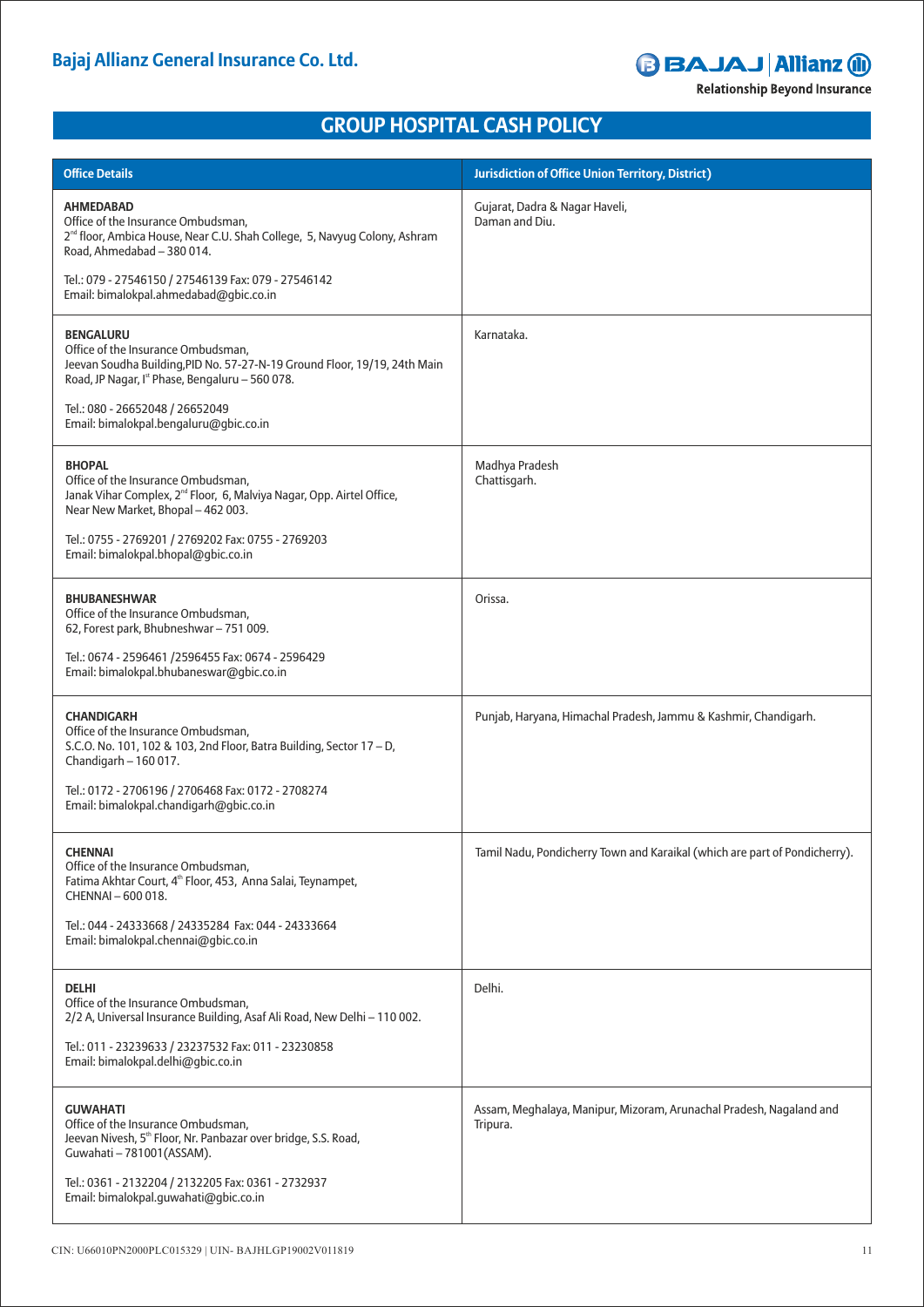# **BBAJAJ Allianz @**

**Relationship Beyond Insurance** 

# **GROUP HOSPITAL CASH POLICY**

| <b>Office Details</b>                                                                                                                                                             | <b>Jurisdiction of Office Union Territory, District)</b>                                                                                                                                                                                                                                                                                                                         |
|-----------------------------------------------------------------------------------------------------------------------------------------------------------------------------------|----------------------------------------------------------------------------------------------------------------------------------------------------------------------------------------------------------------------------------------------------------------------------------------------------------------------------------------------------------------------------------|
| <b>HYDERABAD</b><br>Office of the Insurance Ombudsman,<br>6-2-46, 1st floor, "Moin Court", Lane Opp. Saleem Function Palace,<br>A. C. Guards, Lakdi-Ka-Pool, Hyderabad - 500 004. | Andhra Pradesh, Telangana, Yanam and part of Territory of Pondicherry.                                                                                                                                                                                                                                                                                                           |
| Tel.: 040 - 65504123 / 23312122 Fax: 040 - 23376599<br>Email: bimalokpal.hyderabad@gbic.co.in                                                                                     |                                                                                                                                                                                                                                                                                                                                                                                  |
| <b>JAIPUR</b><br>Office of the Insurance Ombudsman,<br>Jeevan Nidhi - II Bldg., Gr. Floor, Bhawani Singh Marg, Jaipur - 302 005.                                                  | Rajasthan.                                                                                                                                                                                                                                                                                                                                                                       |
| Tel.: 0141 - 2740363<br>Email: Bimalokpal.jaipur@gbic.co.in                                                                                                                       |                                                                                                                                                                                                                                                                                                                                                                                  |
| <b>ERNAKULAM</b><br>Office of the Insurance Ombudsman,<br>2 <sup>nd</sup> Floor, Pulinat Bldg., Opp. Cochin Shipyard, M. G. Road, Ernakulam - 682<br>015.                         | Kerala, Lakshadweep, Mahe-a part of Pondicherry                                                                                                                                                                                                                                                                                                                                  |
| Tel.: 0484 - 2358759 / 2359338 Fax: 0484 - 2359336<br>Email: bimalokpal.ernakulam@gbic.co.in                                                                                      |                                                                                                                                                                                                                                                                                                                                                                                  |
| <b>KOLKATA</b><br>Office of the Insurance Ombudsman,<br>Hindustan Bldg. Annexe, 4 <sup>th</sup> Floor, 4, C.R. Avenue, KOLKATA - 700 072.                                         | West Bengal, Sikkim, Andaman & Nicobar Islands.                                                                                                                                                                                                                                                                                                                                  |
| Tel.: 033 - 22124339 / 22124340 Fax: 033 - 22124341<br>Email: bimalokpal.kolkata@gbic.co.in                                                                                       |                                                                                                                                                                                                                                                                                                                                                                                  |
| <b>LUCKNOW -</b><br>Office of the Insurance Ombudsman,<br>6 <sup>th</sup> Floor, Jeevan Bhawan, Phase-II, Nawal Kishore Road, Hazratganj,<br>Lucknow - 226 001.                   | Districts of Uttar Pradesh : Laitpur, Jhansi, Mahoba, Hamirpur, Banda,<br>Chitrakoot, Allahabad, Mirzapur, Sonbhabdra, Fatehpur, Pratapgarh,<br>Jaunpur, Varanasi, Gazipur, Jalaun, Kanpur, Lucknow, Unnao, Sitapur,<br>Lakhimpur, Bahraich, Barabanki, Raebareli, Sravasti, Gonda, Faizabad, Amethi,<br>Kaushambi, Balrampur, Basti, Ambedkarnagar, Sultanpur, Maharajgang,     |
| Tel.: 0522 - 2231330 / 2231331 Fax: 0522 - 2231310<br>Email: bimalokpal.lucknow@gbic.co.in                                                                                        | Santkabirnagar, Azamgarh, Kushinagar, Gorkhpur, Deoria, Mau, Ghazipur,<br>Chandauli, Ballia, Sidharathnagar.                                                                                                                                                                                                                                                                     |
| <b>MUMBAI</b><br>Office of the Insurance Ombudsman, 3rd Floor, Jeevan Seva Annexe,<br>S. V. Road, Santacruz (W), Mumbai - 400 054.                                                | Goa, Mumbai Metropolitan Region excluding Navi Mumbai & Thane.                                                                                                                                                                                                                                                                                                                   |
| Tel.: 022 - 26106552 / 26106960 Fax: 022 - 26106052<br>Email: bimalokpal.mumbai@gbic.co.in                                                                                        |                                                                                                                                                                                                                                                                                                                                                                                  |
| <b>NOIDA</b><br>Office of the Insurance Ombudsman,<br>Bhagwan Sahai Palace 4th Floor, Main Road, Naya Bans, Sector 15, Distt:<br>Gautam Buddh Nagar, U.P-201301.                  | State of Uttaranchal and the following Districts of Uttar Pradesh:<br>Agra, Aligarh, Bagpat, Bareilly, Bijnor, Budaun, Bulandshehar, Etah, Kanooj,<br>Mainpuri, Mathura, Meerut, Moradabad, Muzaffarnagar, Oraiyya, Pilibhit,<br>Etawah, Farrukhabad, Firozbad, Gautambodhanagar, Ghaziabad, Hardoi,<br>Shahjahanpur, Hapur, Shamli, Rampur, Kashganj, Sambhal, Amroha, Hathras, |
| Tel.: 0120-2514250 / 2514251 / 2514253<br>Email: bimalokpal.noida@gbic.co.in                                                                                                      | Kanshiramnagar, Saharanpur.                                                                                                                                                                                                                                                                                                                                                      |
| <b>PATNA</b><br>Office of the Insurance Ombudsman,<br>1 <sup>st</sup> Floor, Kalpana Arcade Building, Bazar Samiti Road, Bahadurpur, Patna 800<br>006.                            | Bihar, Jharkhand.                                                                                                                                                                                                                                                                                                                                                                |
| Tel.: 0612-2680952<br>Email: bimalokpal.patna@gbic.co.in                                                                                                                          |                                                                                                                                                                                                                                                                                                                                                                                  |
| <b>PUNE</b><br>Office of the Insurance Ombudsman,<br>Jeevan Darshan Bldg., 3rd Floor, C.T.S. No.s. 195 to 198,<br>N.C. Kelkar Road, Narayan Peth, Pune - 411 030.                 | Maharashtra, Area of Navi Mumbai and Thane<br>excluding Mumbai Metropolitan Region.                                                                                                                                                                                                                                                                                              |
| Tel.: 020 - 32341320<br>Email: bimalokpal.pune@gbic.co.in                                                                                                                         |                                                                                                                                                                                                                                                                                                                                                                                  |